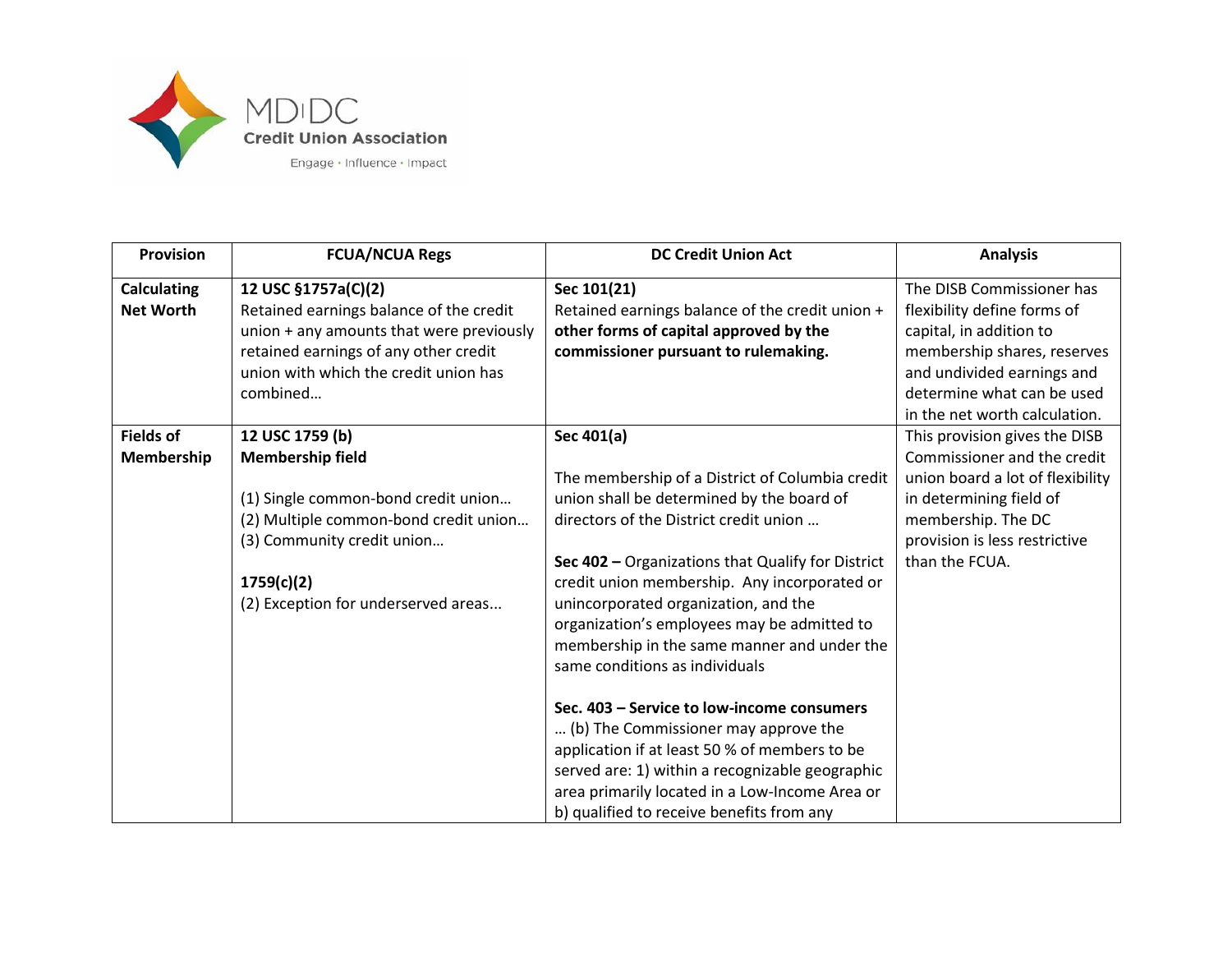

| Loans                | <b>Various Provisions under 12 USC 1757</b><br>that limit loans in several categories.                                                                                           | program designed to revitalize the local<br>economy or assist the economically<br>disadvantaged. (c)natural persons enrolled as<br>full-time or part-time students in a college,<br>university, high school, or vocational school<br>(d)  active duty and station overseas shall be<br>conclusively presumed to satisfy the provisions<br>of subsection (b) of this section.<br>Sec 701 - Purpose and Condition of Loans<br>A District credit union may loan to members for<br>such purposes and upon such conditions as<br>prescribed by the board of directors. The board<br>of directors shall establish written policies with<br>respect to the granting of loans and the<br>extending of lines of credit, including the terms,<br>conditions and acceptable forms of security. | This provision gives the board<br>more flexibility to establish<br>their own loan policies. |
|----------------------|----------------------------------------------------------------------------------------------------------------------------------------------------------------------------------|-------------------------------------------------------------------------------------------------------------------------------------------------------------------------------------------------------------------------------------------------------------------------------------------------------------------------------------------------------------------------------------------------------------------------------------------------------------------------------------------------------------------------------------------------------------------------------------------------------------------------------------------------------------------------------------------------------------------------------------------------------------------------------------|---------------------------------------------------------------------------------------------|
| <b>Interest Rate</b> | 12 USC 17575(A)(vi)<br>The rate of interest may not exceed 15 per<br>centum per annum  [but may be raised],<br>for periods not to exceed 18 months<br>(currently 18% since 1987) | Sec 702 - Interest rate<br>Notwithstanding the provisions of any other<br>law in connection with extensions of credit, a<br>District credit union may elect to contract for<br>and receive interest for extensions of credit<br>subject only to the provisions of this Act and<br>rules promulgated under this Act.                                                                                                                                                                                                                                                                                                                                                                                                                                                                 | The Commissioner will set<br>the interest rate.                                             |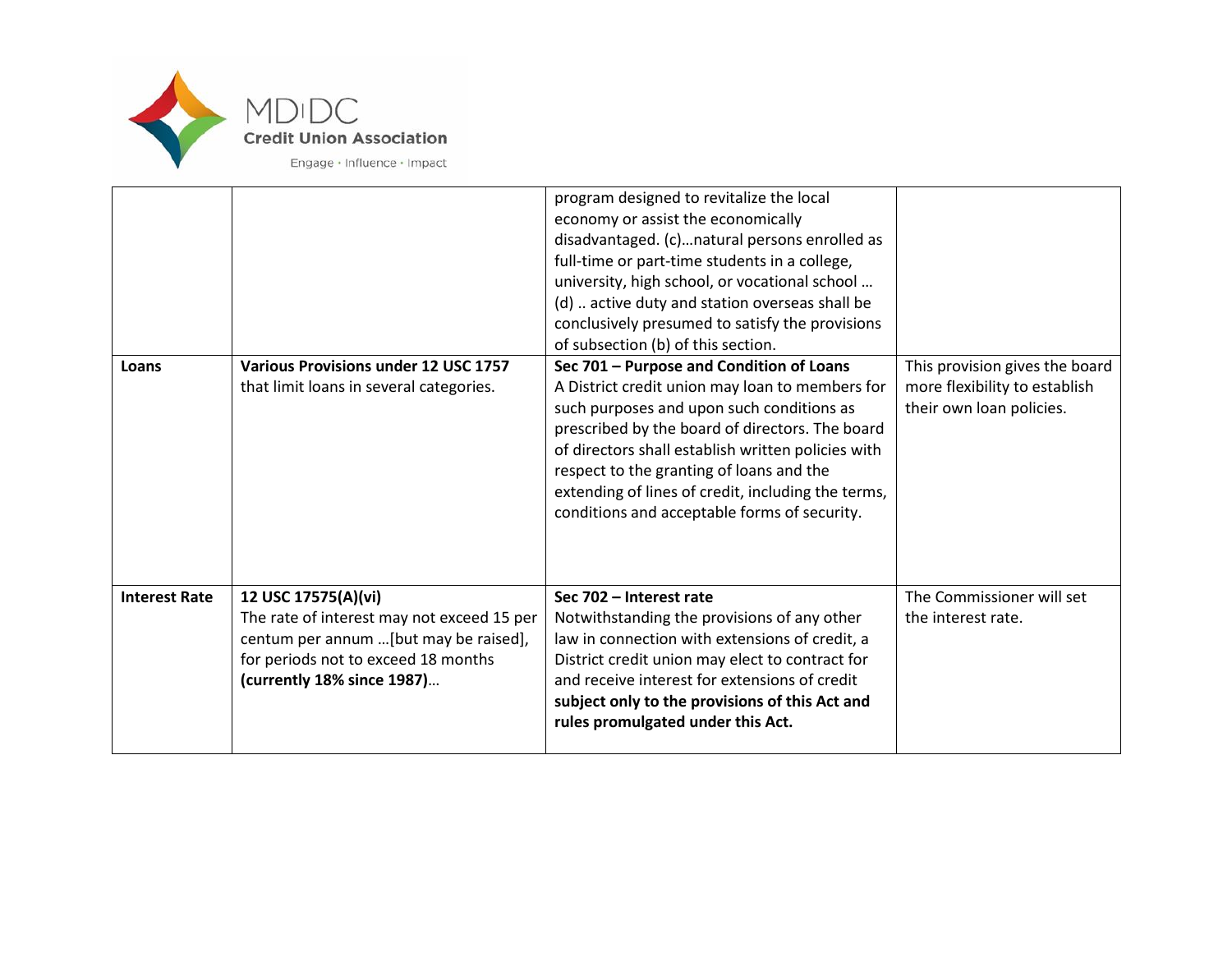

| <b>Loan Limit</b>          | 12 USC 1757(a)(x)<br>loans must be approved by the credit<br>committee or a loan officer, but no loan<br>may be made to any member if, upon the<br>making of that loan, the member would<br>be indebted to the Federal credit union<br>upon loans made to him in an aggregate<br>amount which would exceed 10 per | Sec. 704 - Loan Limit<br>The board of directors may place a limit upon<br>the aggregate amount to be loaned to, or<br>cosigned by, any one member; provided that<br>the aggregate of loans to any one member<br>shall not exceed 5% of the District credit<br>union's Capital or 1% of shares and Deposits,<br>whichever is greater. This limit shall not apply | The District act allows the<br>limit to based on capitol or<br>shares and deposits. |
|----------------------------|-------------------------------------------------------------------------------------------------------------------------------------------------------------------------------------------------------------------------------------------------------------------------------------------------------------------|-----------------------------------------------------------------------------------------------------------------------------------------------------------------------------------------------------------------------------------------------------------------------------------------------------------------------------------------------------------------|-------------------------------------------------------------------------------------|
|                            | centum of the credit union's unimpaired<br>capital and surplus.                                                                                                                                                                                                                                                   | to loans that are fully secured by shares or<br>Deposits in the District credit union.                                                                                                                                                                                                                                                                          |                                                                                     |
|                            |                                                                                                                                                                                                                                                                                                                   |                                                                                                                                                                                                                                                                                                                                                                 |                                                                                     |
| <b>Public</b><br>Comment / | 12 CFR Appendix B to Part 701                                                                                                                                                                                                                                                                                     | Sec 202. Certificate of Charter                                                                                                                                                                                                                                                                                                                                 | The District will accept public<br>comment on all applications                      |
| <b>Hearings</b>            | V.A.2 -  For an applicant seeking a                                                                                                                                                                                                                                                                               | (a) upon the filing of a complete charter                                                                                                                                                                                                                                                                                                                       | and may hold hearings. The                                                          |
|                            | community charter for an area with                                                                                                                                                                                                                                                                                | application pursuant to section 201, the                                                                                                                                                                                                                                                                                                                        | NCUA only requires hearings                                                         |
|                            | multiple political jurisdictions with a<br>population of 2.5 million people or more,                                                                                                                                                                                                                              | following procedures shall apply:                                                                                                                                                                                                                                                                                                                               | on community charter<br>applications for an area with                               |
|                            | the Office of Credit Union Resources and                                                                                                                                                                                                                                                                          | (1) Commissioner shall publish periodic listings                                                                                                                                                                                                                                                                                                                | multiple political jurisdictions                                                    |
|                            | Expansion (CURE) shall: (1) Publish a                                                                                                                                                                                                                                                                             | of all pending applications in the federal                                                                                                                                                                                                                                                                                                                      | with a population of 2.5                                                            |
|                            | notice in the Federal Register seeking                                                                                                                                                                                                                                                                            | register.                                                                                                                                                                                                                                                                                                                                                       | million.                                                                            |
|                            | comment from interested parties about<br>the proposed community and (2) conduct                                                                                                                                                                                                                                   | (2) accept public comment and may hold                                                                                                                                                                                                                                                                                                                          |                                                                                     |
|                            | a public hearing about this application.                                                                                                                                                                                                                                                                          | hearing                                                                                                                                                                                                                                                                                                                                                         |                                                                                     |
| Incidental                 | 12 USC 1757 (17) to exercise such                                                                                                                                                                                                                                                                                 | Sec. 302 Incidental Powers                                                                                                                                                                                                                                                                                                                                      | The DC Act has a broader                                                            |
| <b>Powers</b>              | incidental powers as shall be necessary or                                                                                                                                                                                                                                                                        | A credit union may exercise all incidental                                                                                                                                                                                                                                                                                                                      | interpretation of the term                                                          |
|                            | requisite to enable it to carry on                                                                                                                                                                                                                                                                                | powers, as permitted by law and within the                                                                                                                                                                                                                                                                                                                      | "incidental" to include                                                             |
|                            | effectively the business for which it is                                                                                                                                                                                                                                                                          | purposes stated in these sections or incidental                                                                                                                                                                                                                                                                                                                 | convenience and suitability.                                                        |
|                            | incorporated.                                                                                                                                                                                                                                                                                                     | to these sections, that are convenient, suitable                                                                                                                                                                                                                                                                                                                |                                                                                     |
|                            |                                                                                                                                                                                                                                                                                                                   | or necessary to enable it to carry out its                                                                                                                                                                                                                                                                                                                      |                                                                                     |
|                            |                                                                                                                                                                                                                                                                                                                   | purposes.                                                                                                                                                                                                                                                                                                                                                       |                                                                                     |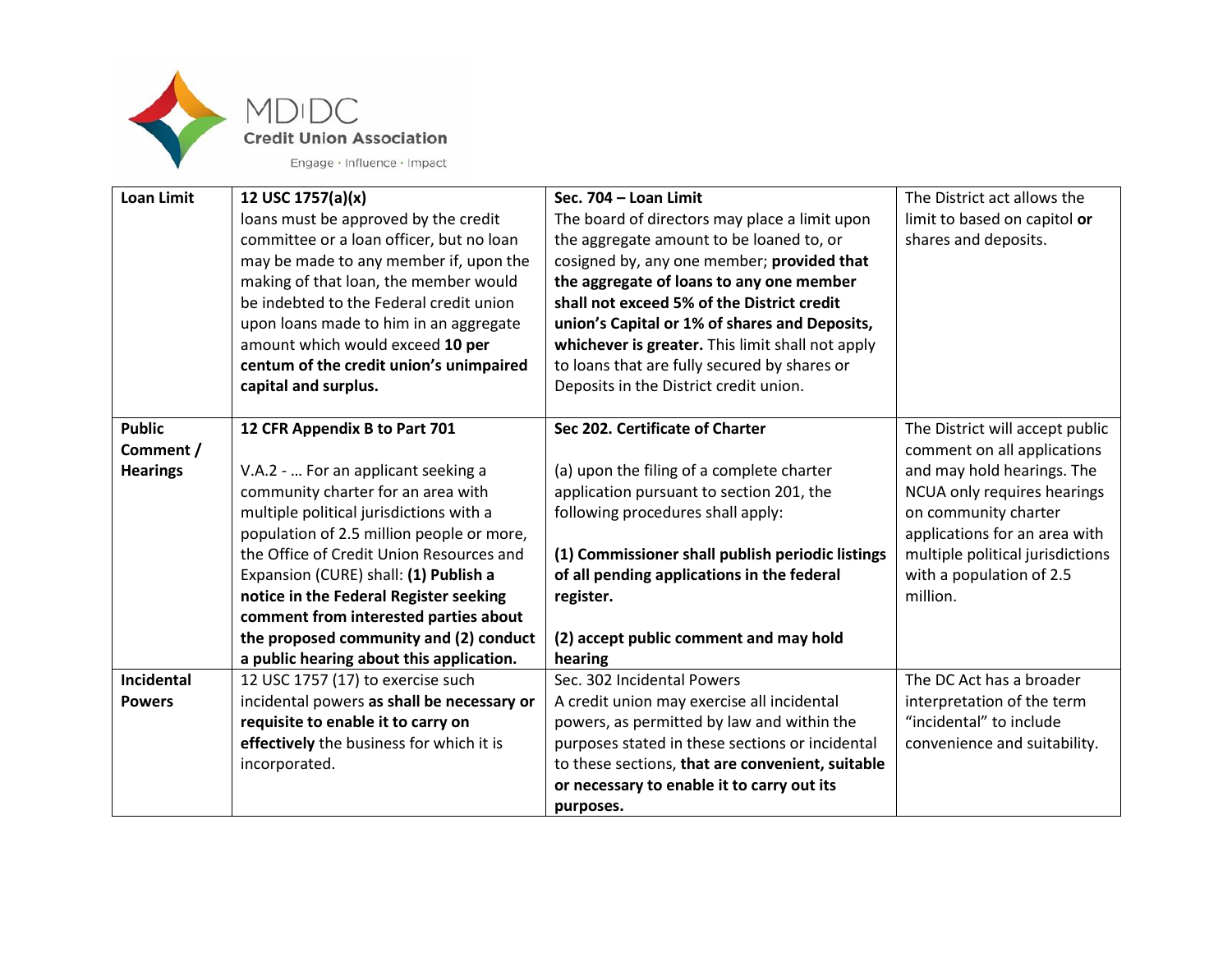

| Parity             | N/A                                          | Sec. 303                                         | This section is meant to equal |
|--------------------|----------------------------------------------|--------------------------------------------------|--------------------------------|
|                    |                                              | The Commissioner may authorize District credit   | the playing field between      |
|                    |                                              | unions to exercise, and the Commissioner may     | district and federally         |
|                    |                                              | establish conditions or limitations for the      | chartered credit unions.       |
|                    |                                              | exercise of, any of the powers conferred upon    |                                |
|                    |                                              | Federal Credit Unions and upon Foreign Credit    |                                |
|                    |                                              | Unions operating in this District.               |                                |
| Membership         | 12 USC 1764(a)                               | Sec 407 Membership Termination.                  | The DC provision for           |
| <b>Termination</b> | a member may be expelled by a two-           | (1) The board of directors may expel a member    | termination of membership      |
|                    | thirds vote of the members of a Federal      | for cause by a majority vote of a quorum of      | gives the board of directors   |
|                    | credit union present at a special meeting    | directors, pursuant to a written policy adopted  | the sole power to terminate    |
|                    | called for the purpose, but only after       | by the board. For the purposes of this           | a membership for cause         |
|                    | opportunity has been given him to be         | section, "cause" includes a loss to the District | while the FCUA requires a      |
|                    | heard.                                       | credit union, a violation of the membership      | 2/3 vote of the members        |
|                    |                                              | agreement or any policy or procedure adopted     | who are present at a special   |
|                    | (b) Expulsion based on nonparticipation      | by the board, or inappropriate behavior such     | meeting.                       |
|                    | (c) Liability to credit union. - Withdrawal  | as physical or verbal abuse of credit union      |                                |
|                    | or expulsion of a member pursuant to         | members or staff. All members shall be given     |                                |
|                    | either subsection (a) or (b) of this section | written notice of such policies. Any person      |                                |
|                    | shall not operate to relieve him from        | expelled by the board shall have the right to    |                                |
|                    | liability to the Federal credit union        | request a hearing before the board to            |                                |
|                    |                                              | reconsider the expulsion. (2) A District credit  |                                |
|                    |                                              | union may terminate the membership of any        |                                |
|                    |                                              | member who withdraws his or her shares to        |                                |
|                    |                                              | less than one par share. (3) Persons whose       |                                |
|                    |                                              | membership has been terminated, whether by       |                                |
|                    |                                              | withdrawal or expulsion, shall have no further   |                                |
|                    |                                              | rights in the credit union, but are not released |                                |
|                    |                                              | from any obligation owed to the credit union     |                                |
|                    |                                              | within any 12 month calendar period.             |                                |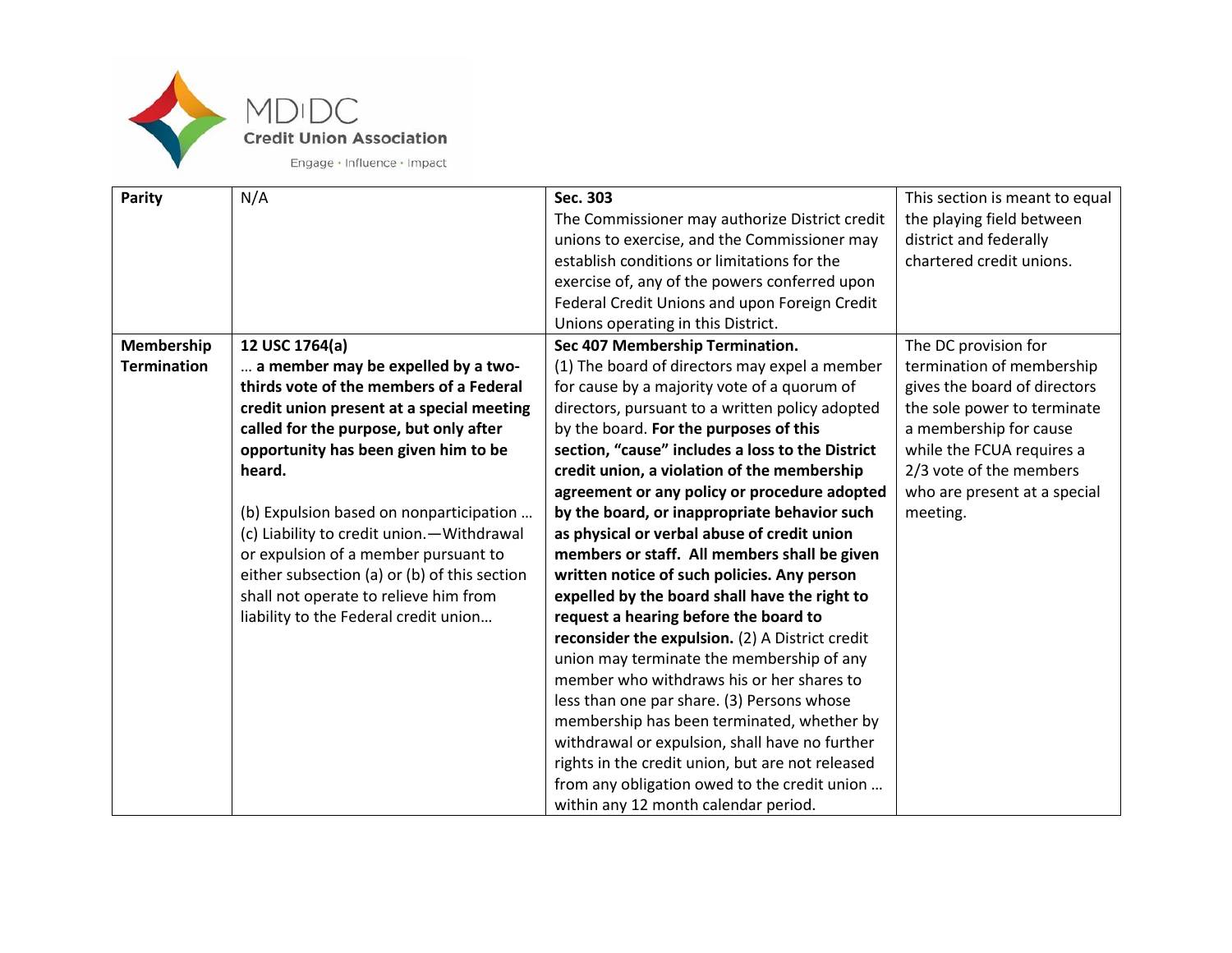

| <b>Proxy voting</b> | 12 USC 1760                                  | Sec. 409 (2)                                     | The DC Act allow for proxy  |
|---------------------|----------------------------------------------|--------------------------------------------------|-----------------------------|
|                     | Members' meetings No member shall be         | There shall be no voting by proxy, except on     | voting in certain           |
|                     | entitled to vote by proxy, but a member      | the election of directors, proposals for merger, | circumstances.              |
|                     | other than a natural person may vote         | or proposals for voluntary dissolution. All      |                             |
|                     | through an agent designated for the          | voting on the election of directors shall be by  |                             |
|                     | purpose. Irrespective of the number of       | ballot, but when there is no contest, written    |                             |
|                     | shares held, no member shall have more       | ballots need not be cast. A member may vote      |                             |
|                     | than one vote                                | by absentee ballot, mail ballot or other method  |                             |
|                     |                                              | if the bylaws so provide.                        |                             |
| <b>Committees</b>   | 12 USC 1761                                  | Section 503. Appointment of Committees.          | The DC act only requires an |
|                     | Management. - (a) Board of directors,        | (a) Audit Committee. The board of directors      | audit committee. The FCUA   |
|                     | credit committee, and supervisory            | shall appoint from among the members of the      | requires a supervisory      |
|                     | committee; election to board.-The            | credit union, an audit committee of not less     | committee and allows for a  |
|                     | management of a Federal credit union         | than 3 persons at the organization meeting       | credit committee.           |
|                     | shall be by a board of directors, a          | held within 30 days following each annual        |                             |
|                     | supervisory committee, and where the         | election for such terms as the bylaws provide    |                             |
|                     | bylaws so provide, a credit committee.       |                                                  |                             |
|                     | The board shall consist of an odd number     |                                                  |                             |
|                     | of directors, at least five in number, to be |                                                  |                             |
|                     | elected annually by and from the             |                                                  |                             |
|                     | members as the bylaws provide. Any           |                                                  |                             |
|                     | vacancy occurring on the board shall be      |                                                  |                             |
|                     | filled until the next annual election by     |                                                  |                             |
|                     | appointment by the remainder of the          |                                                  |                             |
|                     | directors.                                   |                                                  |                             |
| Compensation        | 12 USC 1761                                  | Sec. 505                                         | The DC act allows for       |
| of Officials        | (c) Compensation. - No member of the         | A District credit union may compensate an        | compensation for officers,  |
|                     | board or of any other committee shall, as    | officer, director or committee member for their  | directors and committee     |
|                     | such, be compensated, except that            | services to the District credit union. Providing | members. The FCUA does not  |
|                     | reasonable health, accident, similar         | reasonable life, health, accident and similar    | allow compensation.         |
|                     | insurance protection, and the                | insurance protection shall not be considered     |                             |